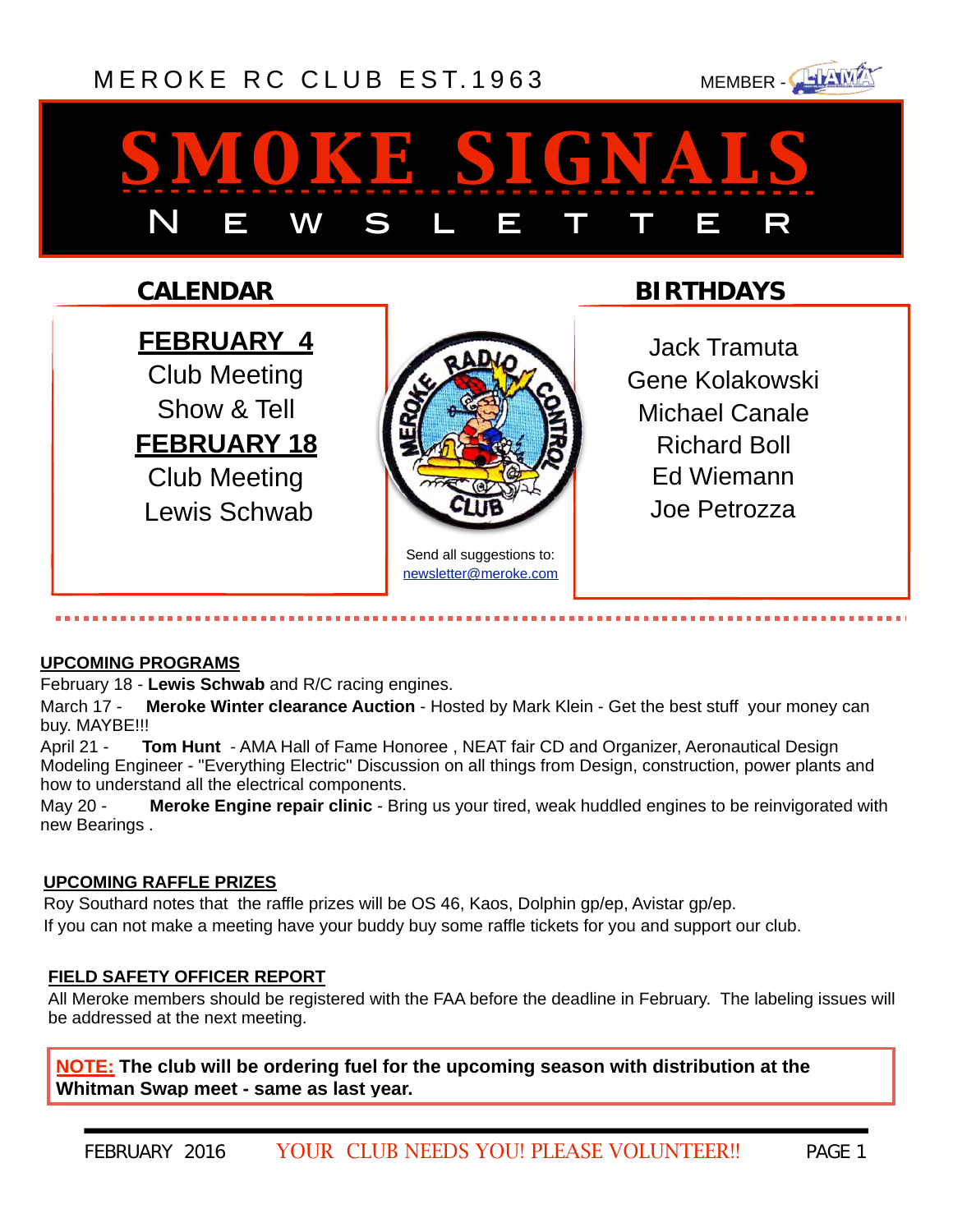## **SMOKE SIGNALS**



#### **MEETING MINUTES - January 7, 2016**

The meeting was opened at 8:02pm with the Pledge of Allegiance. Roll Call: 30 members signed in.

There was no previous meeting minutes so the vote to accept was

Report Of Officers:

**President:** 1) Mark talked about the AMA & Club Dues. Those members not paid up by the end of the month will be dropped from the club roster. Also AMA membership must be paid up already and if not you will not be able to renew your field permit.

2)The Paintball events will be Saturday May 21st with a rain date of Sunday May 22nd and Saturday September 24th with a rain date of Sunday September 25th.

3) In April we will be having a seminar on rebuilding engines. Mark noted that R/C Bearings has offered that if you put "Meroke" in the code box on their web site you will get a 10% discount.

4) A new program is going to be started called "Ask a Meroke" which will be a question and answer forum.

5)There will be a "Virtual Team Fun Fly" at our next January meeting.

6) We are going to have our annual auction in March which will be open to all clubs.7) The Picnic is scheduled for September 17th.

**Treasurer**: Treasury is in excellent health.

**Vice President:** Joe talked about the application for the \$1000.00 AMA grant and also spoke on applying for the 10% Field Improvement grant that the AMA gives towards monies that we layout.

**Recording Secretary:** No Report due to lack of previous minutes.

**Corresponding Secretary:** Will send out cards to delinquent dues members.

**Video Librarian**: Mel reported that Rich Waldman donated some reference books on full scale aircraft **Web Master:** No Report

**Building Program:** Nelson reported that an e-mail was sent out on programs that he will be holding at the building club.

M**eeting Programs:** Aside from the topics that Mark reported on, Phil reported that he hoped to have Lew Schwab at the February meeting further report on Pylon Racing and engines. He's also hoping to get Tom Hunt down to report on the electric side of the hobby and Bill Anderson on Gliders.

#### **Flight Instruction**: No Report **Friends of Lufbery:** No Report

**Field Safety:** 1)Ted talked about holding off on the FAA registration as per the recommendation of the AMA.

- 2) Ted is going to hold a field controllers meeting on January 26 at 7:30pm and at 7:00pm before that meeting he is going to meet with the Examiners in regard to making sure all the new pilots are capable.
- 3) Ted stressed the urgency of staying inside the field boundaries especially over the new solar panel area. If your plane goes down in that area you have no access and possible liability for damaged panels.

4) He said that we may possibly use a drone to photograph The field to show the boundaries.

**Membership:** No first timers or any other potential new members.

#### **Old Business**: No report

**New Business:** Refer to the President's report. Mark also reported due to the new registration situation he is asking for volunteers to take a club trainer and put it under that volunteer's certificate number, this will be addressed again at a later meeting.

**Raffle Winners:** 1st Prize: Frank Pawlowski - .46 FX 2 stroke engine

2nd Prize: Tim Vess - 10% fuel

3rd Prize: Frank Pawlowski - Epoxy

**Due to a medical situation the January 21 minutes are not available for this publication but will be read at the next meeting.**

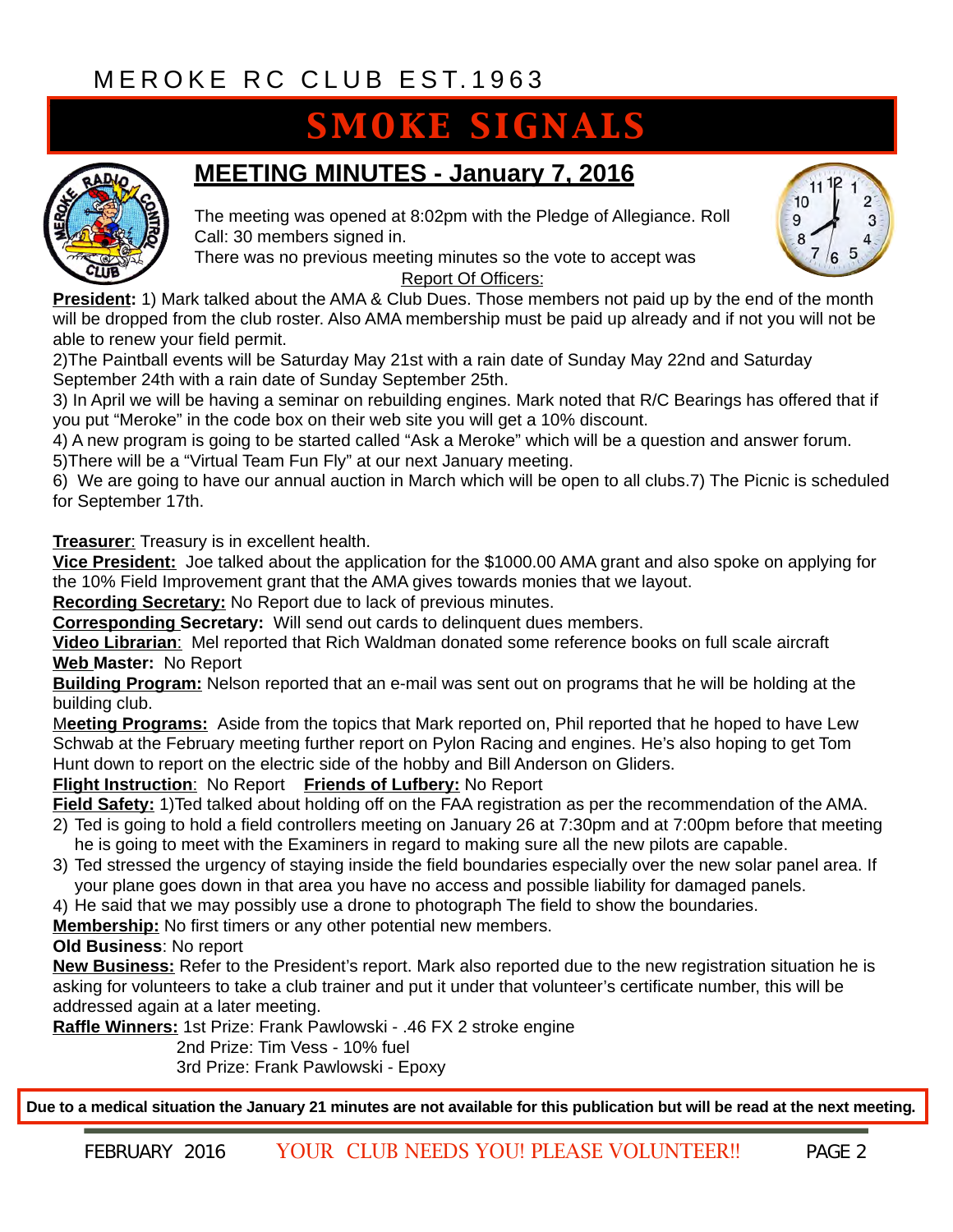## **SMOKE SIGNALS**

#### **MESSAGE FROM THE PRESIDENT**

Although it is still January as I'm writing this, it's never too early to plan for the flying season and our club's events. The Board has made recommendations for the Paintball Shootout this May and we will be looking for ways to enhance fund raising. Changes will be made to food and beverage dispensing that should increase revenue. Also a decision was made to drop the raffle as it wasn't as profitable as predicted with a risk/reward outcome of only \$50.

Rather than going through the process of asking for volunteers for the various positions I am asking that previous volunteers consider manning the same stations as last year. If there are any outstanding conflicts, please let me know in advance. We'll discuss the various positions at a future meeting to confirm availability.

This issue has an article that some of you may want to consider should we again have snow – skis for your planes. A corrected roster should be in everyone's possession as of this writing too. Thanks Mel, Russ, Dennis and everyone who put it together. Happily some delinquent members chose to stay active.

Presidents of the various clubs will meet at the Levittown swap meet to discuss the future of LIAMA here on Long Island. I will report the findings at our next meeting and don't miss Lewis Schwab's lecture at the second meeting. Start getting your stuff ready for the March RC Auction at our club. I've invited other club members to attend and there may be treasures to bid on.

So stay dry and no- it's not a good idea to use the front end of a running RC plane to blow away snow!



## *ASK A MEROKE*

**A few years ago I bought a gallon of fuel at the Levittown Flea Market and stored it in my garage. The gallon of fuel is in a non transparent tin container and is unopened. My question is in three parts: First…is the fuel I stored still usable? Second…what is the best way to store GLOW fuel that is in a nontransparent container and Thirdly…what is the best way to store** 

#### **GLOW fuel in a see-through plastic container?**  *Dennis O*

Hi Dennis - As long as the container has not been opened, the fuel is perfectly fine especially as it is in an opaque container. The main nemesis of alcohol is moisture which is why some fuel stations with the jug cap drilled do not do a good job of keeping water out of fuel especially if it is stored for period of time.

As for the length of storage, the fuel components will blend better over time as the amyl nitrate is better absorbed by the methanol. Ultra violet light will cause the nitro component to degrade and it is therefore best to store fuel in opaques containers in a dark place or in the box it came in away from light. Also, fuels containing castor oil may, in cold conditions, separate from the blend but as the fuel warms the castor will blend itself back into the fuel (a good shake would help).

Hope this helps. Mark

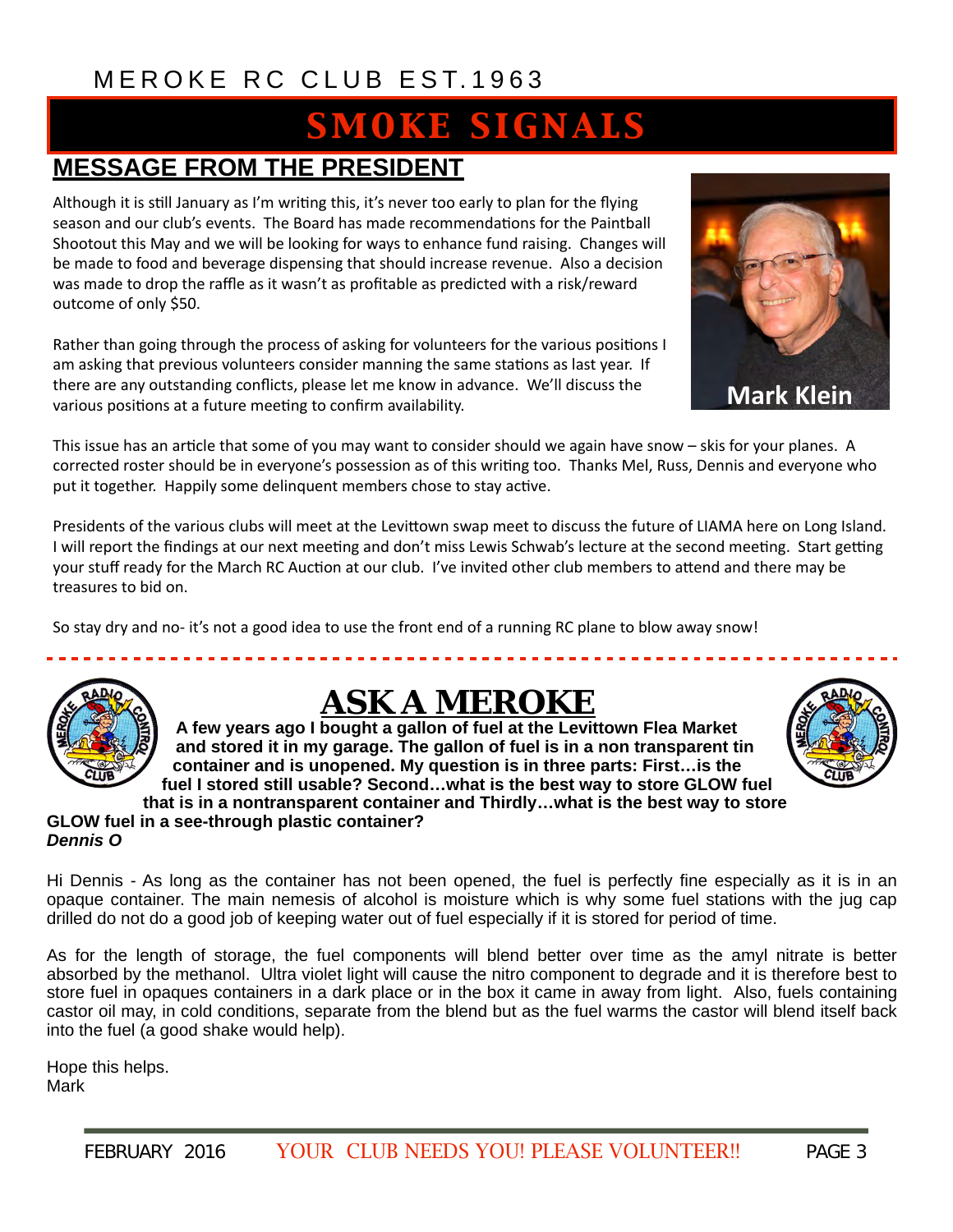## **SMOKE SIGNALS**

#### **IT'S SKI TIME - By B. Barbosa**

It's Ski Time! Time to think about trying skis on your R/C airplane if you live in an appropriate part of the world. Since several articles have been written about the actual construction of the skis themselves, that will not be detailed here. We will concentrate on the mounting of the skis. Aluminum and laminated thin plywood seem to be the most popular materials used for the skis, We selected stiff aluminum and had it cut and bent by a sheet metal shop for a very reasonable price.

An approximate size to start with would be: .20 size airplanes, 2" x 12" main skis, 2" x 5" nose ski or 1" x 2" tail ski; .40 size airplanes, 21/2 x 13", main skis, 21/2" x 6" nose ski or 11/12 x 21/2" tail ski;.60 size airplanes, 3" x 16" skis, 3" x 7" nose ski or 2" x 4" tail ski. These dimensions may need to be changed slightly according to the weight of your model. Don't forget to add a **"skeg"** to your nose or tail ski for better directional control while taxiing.

A very inexpensive and simple method for attaching the skis to the axles involves the use of wood blocks cut to shape and fastened to the skis with countersunk wood screws. The height o the block is such that the ski bottom is the same distance from the axle as the bottom of the wheel would be.

The "torsion bar" arrangement we used simply slipped into a piece of brass tubing which had been wired and soldered to the landing gear wire, or fastened under a couple of"J-bolts", if your airplane has a sheet aluminum gear. For .20 or .40 size airplanes, 1/16" music wire will work fine but you will need 5/64" or 3/32" wire for a .60 size airplane.

Since snow tended to stick to our aluminum skis under certain conditions, we used ski wax purchased from the sporting goods store with very good results.

We had no problems with the mounting system or torsion bars, even after many landings, and the taxiing performance was superb. You can change from wheels to skis or vice versa in just a few minutes. C'mon and get out of that nice warm shop and give 'em a try!

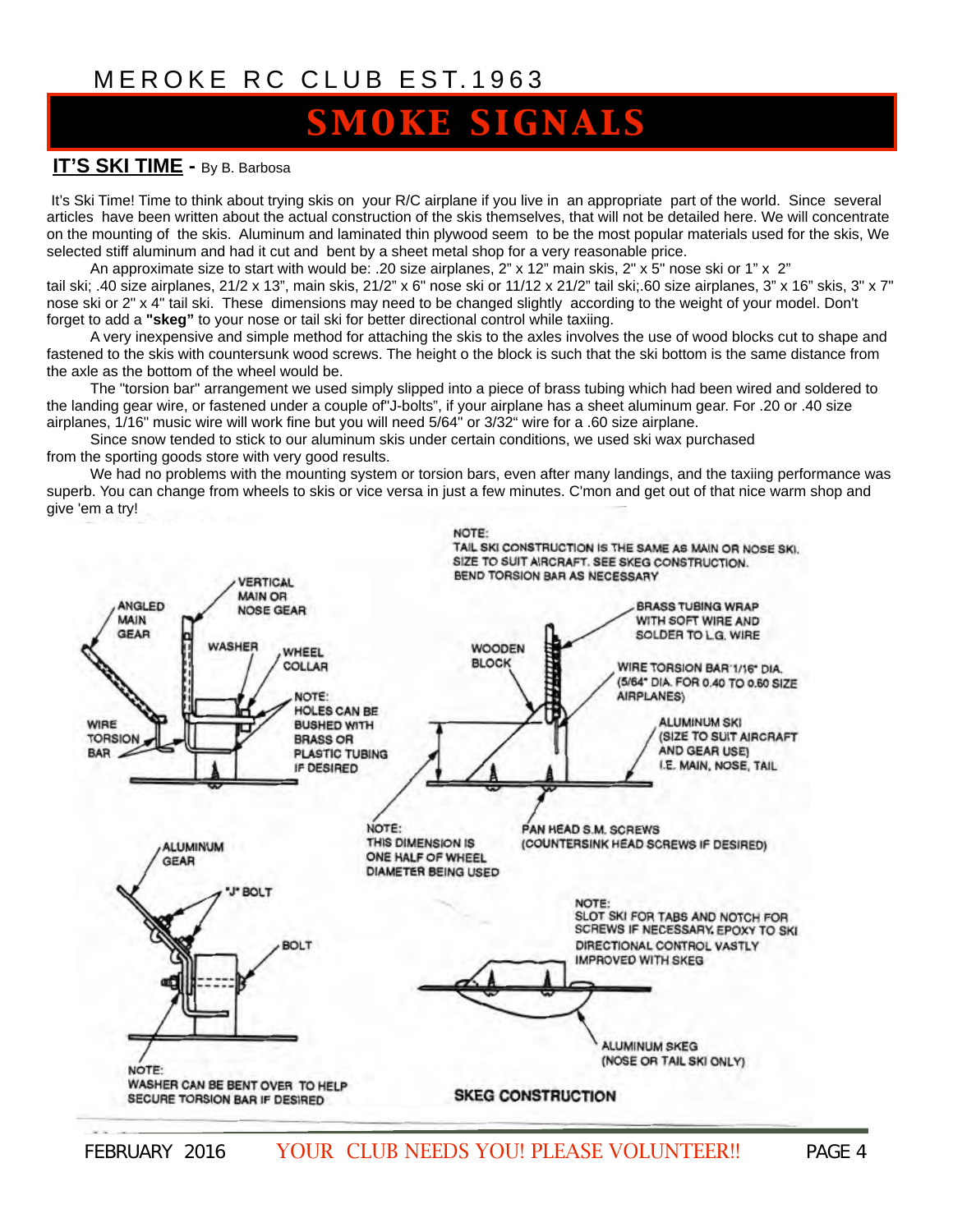## *smoke signals*

**Update Meroke R/C Club Building Program** by Nelson Ramos



 We're deep into the winter now, as I'm writing this page a snowstorm is in the weather forecast starting late Friday ending on Sunday.

The members in the building group are continuing their project, ARF building, repairs and resurrecting those battle torn paint ball models, plus recovering those existing birds.

 This is what's going on every Saturday morning. We have a group of guys (three) kit building the Meroke Fun One. Another group of three started the ARF trainer; this model is for our COME FLY with US -plus introductory into our hobby. Another team is covering a profile control line model with Monokote.

 OK lets' continue, we have one 40 size Kaos, we balance (CG) plus adjusting the throws, this one is ready for flight. We have our Meroke photographer Mark T. he's assembling

a trainer ARF. John C. also completed a TOM CAT ARF now it's ready for this Spring. Good Luck on the maiden flight!

 We had Curtis with an ARF that needed some serious TLC. The motor mount and firewall would move in flight (no wonder he couldn't trim it). With the help of Keith the firewall got re-enforce (mucho fiber glass!) plus he learned how to use an incident meter. (Something about down thrust and right thrust) Another group removed the old coving from a 90-size glow pattern model and started recovering with film using a very sophisticated color scheme plus they learned how to work with a form core wing. Changing this wing from a single servo to a double servo aileron wing.

We continue our lectures at 9 AM before the group starts to build.

 This year we covered information on how to set up linkage from servo arm to the surface control horn. How to listen for that servo buzzing noise and how to correct it. We also covered the three axis (yaw, pitch.roll) how to balance a model and why this is so critical and how it affects the axis. After this snowstorm passes the next schedule lecture is on ampere rating, which connector to use and why.

 Anyone attending the Meroke building session wishing to discuss a particular topic just let me know.

 In the mean time I have this giant P51 Mustang in my workshop to continue building. As of now this bird weighs 24.9 lbs dry and still not finish. A little information on this model. The engine, 50cc gas with a custom exhaust system (MUCHO BUCKS), 9 digital programmable servos. 4 on the wing (2-ailerons 2-flaps). In the fuselage 5 servos (2-elevator 2- rudder 1-throttle). A sliding canopy, for this I install a robotic actuator. A scale pilot and cockpit. A power board capable of managing 30 amps /13volts with a built in ignition optical kill switch. Plus two batteries. (Wow!) That's it for now. Nelson

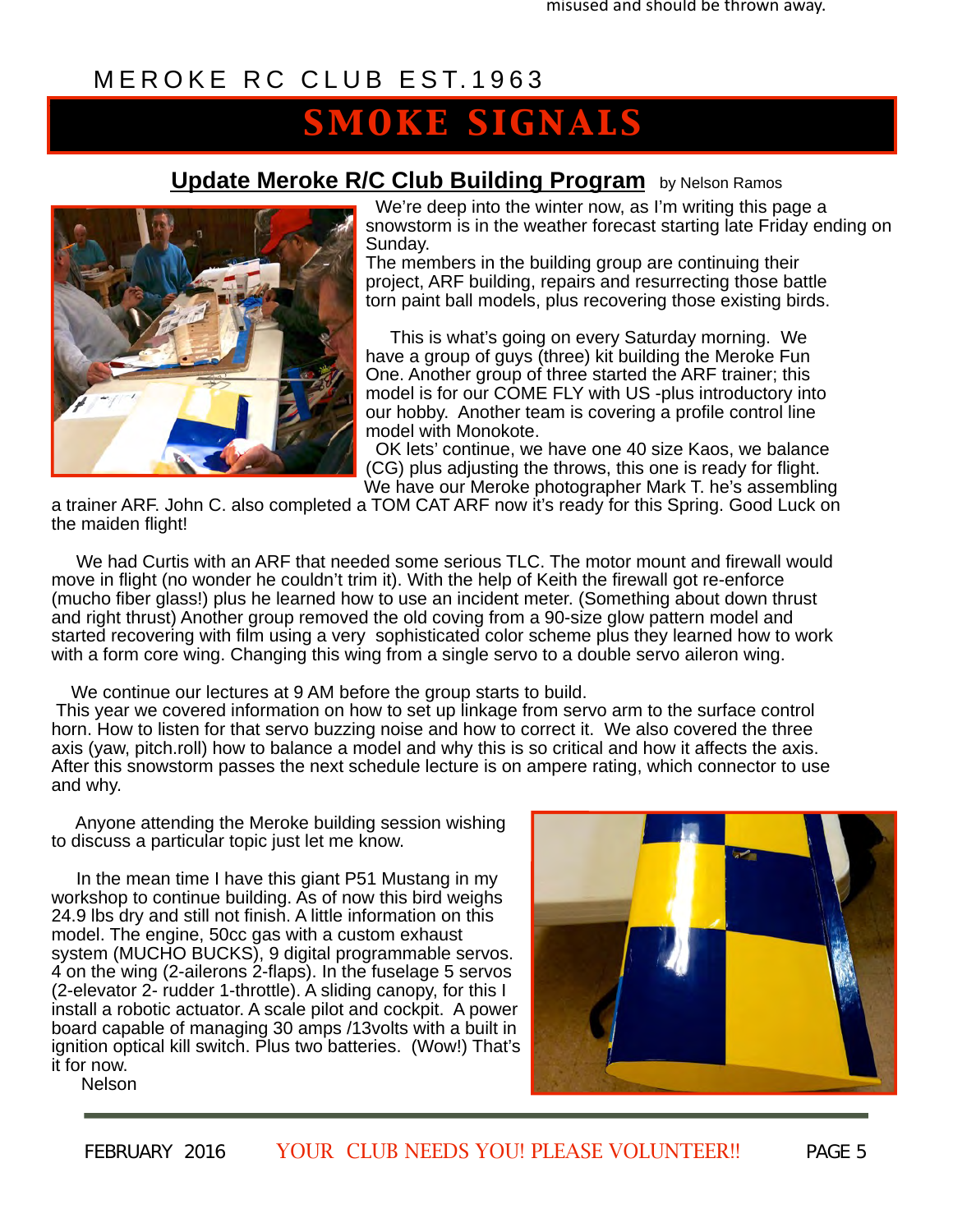## **SMOKE SIGNALS**

**ASK DR PHIL**

*I recently wrote to Phil Friedensohn asking if he could remember any past articles that dealt with winter storage for batteries. With that in mind here is the back and forth between Phil and myself. Hopefully if Phil can find the time I will post more information when available regarding batteries and their care.*

To: Philip Friedensohn Re:NEWSLETTER

*I am just wondering if you remember ever an "ASK DR PHIL" re: winter battery storage. I would like to include something like this in the Feb Newsletter. Thanks for all your help and ideas…*

Dennis, 

There is so much information on battery conditioning. To do it justice I need much more time to write the article then I have right now. NiCD and NiMH batteries are slowly being phased out. Lipo and LiFe, A123 (and varieties of Nimh's) are the batteries being used more readily today. Each type of battery has it's own maintenance features. To discuss each one would be a project in itself.

Try to go back to some of the earlier Newsletters and pull some of the Dr. Phil Articles. As for storing batteries for the winter months. If you are storing your UAS for months at a time and you are using our standard 4.8 V or 6 V NiCD or NiMH battery pack, disconnect you RX. battery. This will prevent Black Wire disease. Store the battery in a nice dry, cool environment. These batteries do self discharge over time. Each cell should not discharge below 1 V. (ie. 4.8 V pack -4 cells 4 V). When you place the pack in service again after the winter season, place the battery pack on a overnight charge at 1/10C for 14-16 hours then cycle the battery to test the condition of the battery and make sure the mAH rate for charging and discharging are correct (ie. If your charging at a 200 mAH rate the battery should take in 200 mAH per hour, the same holds for discharging). A simple wall charger will not give you this information. If at the end of your cycle the battery is only holding 80% of it's rated value don't use it in a flight pack. When everything checks out and you are ready to go use the battery. Don't keep charging a charged battery. This can lead to voltage suppression. Remember, you can't do this all the night before your first flying day of the season.

NiCD or NiMH Transmitter battery packs which are usually rated at 9.6 V should be treated the same way. That said, you do not need to pull the battery from the transmitter as long as you monitor the batteries charge during the off season. Simply turn on the radio and look at the voltage readout. After a long winters nap the same charging procedures apply. 

As for Lipo and LiFe batteries, In a dry,cool environment store them in a fire prove container away from your house with the battery leads wrapped to protect them from shorting out. For any long term storage these batteries should be storage charged at 3.8 V per cell. All of the micro-processing chargers have this option (READ THE MANUAL). Remember Lipos and LiFes cells have different voltage capacities. Lipo battery's nominal voltage is 3.7 V and charges to 4.2 V per cell. LiFe's nominal voltage is 3.3 V per cell and charges to 3.6 V. Once charged you can leave the batteries alone until you need them. Always balance charge the batteries at the proper 1C rating only. Puffy, fat, squishy batteries are batteries that have been misused and should be thrown away.

Anyway, I could go on and on about the care and feeding of the different batteries.

Thanks, Phil